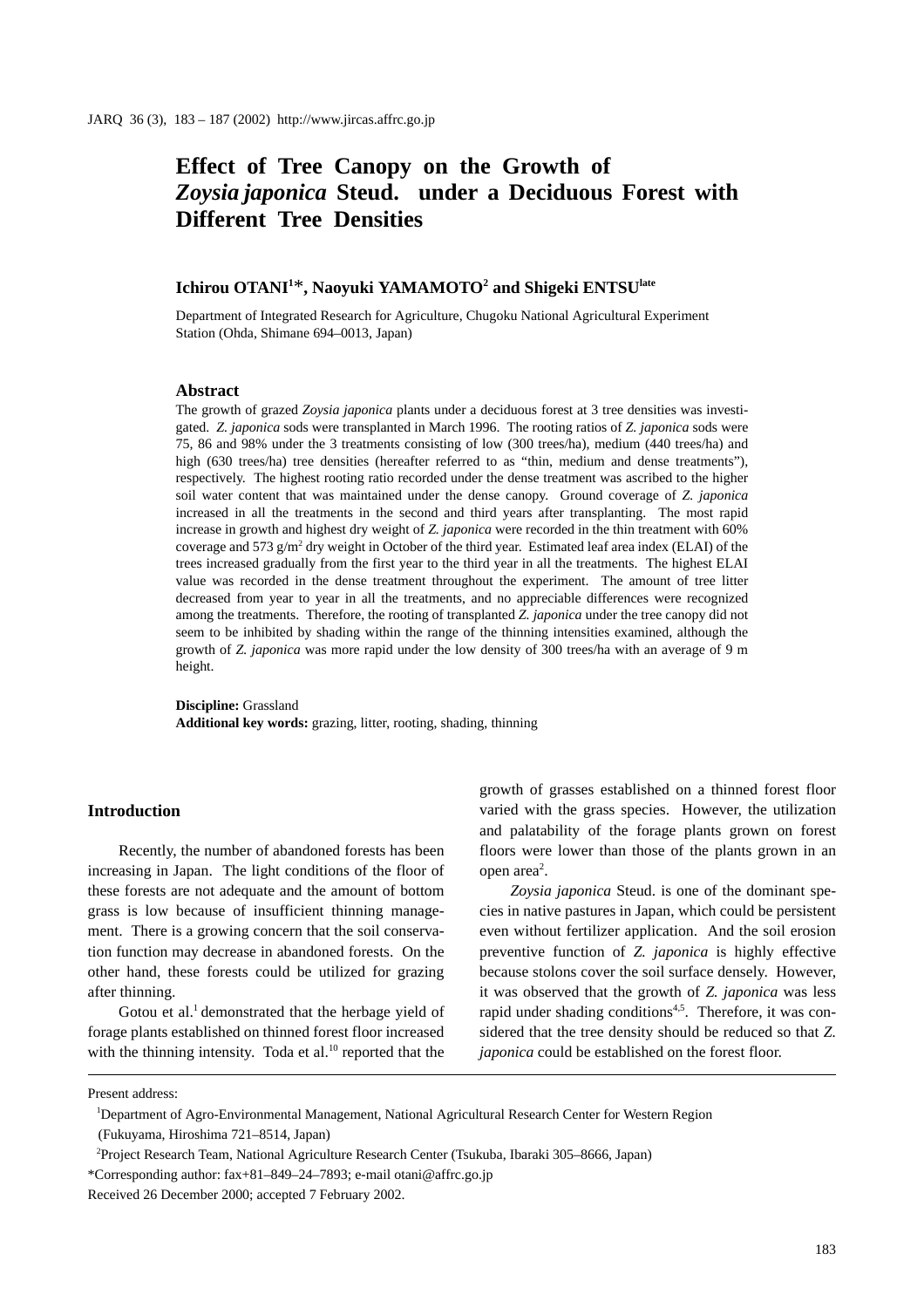The objective of this study was to examine the growth of *Z. japonica* planted under deciduous forest with different tree densities.

#### **Materials and methods**

#### **Study site**

The investigations were conducted over a 3-year period (1996–1998) in a forest located in the native grassland (4.1 ha) of the Department of Animal Production of Chugoku National Agricultural Experiment Station in Shimane Prefecture. Altitude of the grassland was about 100 m, annual mean air temperature was 14.6ºC and annual mean rainfall was 1,765 mm. Dominant species in the original forest were oak (*Quercus serrata* Thunb.), Japanese red pine (*Pinus densiflora* Sieb.et Zucc.), storax (*Styrax japonica* Sieb.et Zucc.), wild cherry (*Prunus jamasakura* Sieb., ex Koizd.) and wild walnut (*Platycarya strobilacea* Sieb.et Zucc.).

All the Japanese red pine trees were cut and deciduous trees were thinned into different densities in February 1996. The experimental plots consisted of trees with a low density, "thin plots"(300 trees/ha), medium density, "medium plots" (440 trees/ha) and high density, "dense plots" (630 trees/ha). The plot size was 40 m  $\times$  20 m. Mean tree height was 9.1 m and mean diameter at breast height (DBH) was 10.4 cm.

Sods (15 cm  $\times$  15 cm) of *Z. japonica* were transplanted at the rate of  $1 \text{ sod/m}^2$  in March 1996. This grassland was grazed by 3 Japanese Black Cattle during the grazing season (April–December). The sprouts of the trees that were cut and herbs were trimmed once in 1996 and 1998, and twice in 1997.

#### **Measurements**

#### 1. Rooting ratios and growth of *Z. japonica*

The rooting ratio of *Z. japonica* was measured from 100 sods, which were selected randomly in June 1996. Ground coverage of *Z. japonica* and other plants on the forest floor was measured in 3 quadrats (1 m  $\times$  1 m).

Top and underground parts (10 cm  $\times$  10 cm, 10 cm deep) of *Z. japonica* were taken from each plot at 4 points in October 1998 and washed to remove the soil. The samples were dried at 70ºC for 48 h, and the dry matter weight was measured.

2. Estimated leaf area index and photon flux density

Estimated leaf area index (ELAI) of the trees was measured at a height of 10 cm below the forest canopy with a plant canopy analyzer (LI-COR, LAI-2000) on October 30, 1996 and October 14, 1998. LAI-2000 has been used to measure the estimated LAI of crops and trees<sup>3,11,12</sup>. Direct measurement of LAI in the forests was not conducted in this experiment. ELAI was measured at 1 m intervals on randomly selected 5 straight lines (10 m). ELAI value of each plot expressed the mean.

Photon flux density in the forests was measured at a height of 10 cm below the forest canopy with a quantum sensor (LI-COR, LAI-190SA) during the periods of April 15–May 7 and July 2–31 in 1997. Photon flux density was measured at 3 points of each plot at 60 s intervals and accumulated for 24 h, and the relative photon flux density (RPFD) was calculated.

3. Litter on forest floor

In March and September 1996, and in September 1997 and October 1998, litter was taken from the forest floor in the quadrats  $(1 \text{ m} \times 1 \text{ m})$  in each plot at 4 points. Litter consisted of tree leaves and branches which remained before thinning and were supplied from the remaining trees. Samples were dried at 70ºC for 48 h.

#### **Results**

## **Rooting ratio, growth of** *Z. japonica* **and changes in vegetation coverage**

Table 1 shows the rooting ratio of *Z. japonica* sods transplanted under a deciduous forest with different tree densities. The rooting ratios of *Z. japonica* sods were 75, 86 and 98% under thin, medium and the dense treatments, respectively. The highest rooting ratio was recorded under the dense treatment.

The changes in the ground coverage of *Z. japonica* and other plants on the forest floor are shown in Table 2. Coverage of *Z. japonica* was considered to correspond to the growth of the aboveground parts of *Z. japonica.* Coverage of *Z. japonica* reached a value of less than 4% in the first year in all the treatments. In the second year, the coverage of *Z. japonica* in the thin treatment was higher than that in the medium and dense treatments. In the third year, the coverage in all the treatments increased, but the most rapid increase was recorded for the thin treatment, with a value of about 60%.

Coverage of other plants (main species were sedge, *Scirpus wichurae, Paederia scandens, Clinopodium gracile, Rhododendron kaempferi*) increased in the first

| Table 1. Rooting ratio of Z. <i>japonica</i> sods       |
|---------------------------------------------------------|
| transplanted under a deciduous                          |
| forest with different tree densities<br>on June 4, 1996 |

| <b>Treatments</b> | Rooting $(\%)$ |
|-------------------|----------------|
| Thin              | 75             |
| Medium            | 86             |
| Dense             | 98             |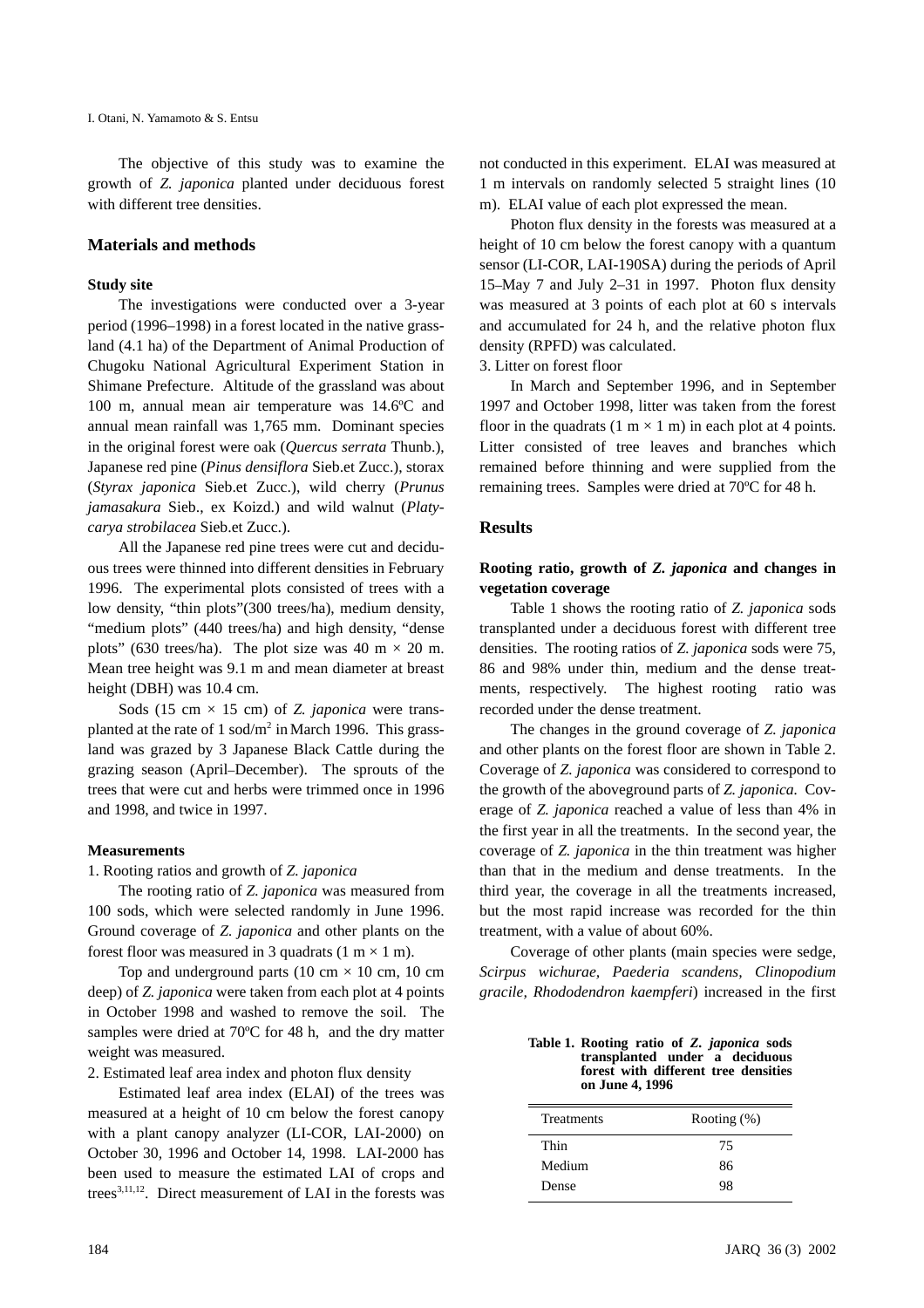| <b>Treatments</b> | <b>Species</b> | Coverage $(\%)$ |           |           |           |
|-------------------|----------------|-----------------|-----------|-----------|-----------|
|                   |                | June 1996       | Sep. 1996 | Sep. 1997 | Oct. 1998 |
| Thin              | Z. japonica    | 1.7             | 3.0       | 36.7      | 58.3      |
|                   | Other plants   | 38.0            | 61.4      | 54.9      | 37.3      |
| Medium            | Z. japonica    | 2.0             | 2.7       | 20.0      | 26.7      |
|                   | Other plants   | 35.4            | 80.6      | 63.0      | 65.9      |
| Dense             | Z. japonica    | 2.0             | 3.3       | 15.0      | 28.3      |
|                   | Other plants   | 28.1            | 55.6      | 70.1      | 58.5      |

**Table 2. Changes in the coverage of** *Z. japonica* **and other plants on the forest floor with different tree densities**

| Table 3. Dry weight of Z. <i>japonica</i> |
|-------------------------------------------|
| grown under a deciduous                   |
| forest with different tree                |
| densities on October 29, 1998             |

Each value represents the mean

(minimum–maximum).

year in all the treatments. In the third year, the coverage of the other plants decreased in the thin treatment.

The dry weight of *Z. japonica* in October 1998 is shown in Table 3. Dry weight of *Z. japonica* in the dense treatment was lower than that in the other treatments.

#### **Light intensity and amount of litter on the forest floor**

Values of ELAI of the trees and RPFD of the forest floor are shown in Table 4. Values of ELAI of the trees in October of the first year were 0.40, 0.74, 0.96 in the thin, medium and dense treatments, respectively. In October of the third year, the ELAI of the trees was higher than that in the first year in all the treatments. The highest



**Fig. 1. Changes in the dry weight of tree litter under a deciduous forest**

ELAI value was recorded in the dense treatment throughout the experiment.

The values of RPFD of the forest floor in April–May of the second year were 94.8, 90.6 and 62.4% in the thin, medium and dense treatments, respectively. On the other hand, the RPFD values in July when the tree leaves expanded were lower than those in April–May, i.e. 83.4, 71.4 and 33.0% in the thin, medium and dense treatments, respectively. Also, the variation between the sites in the measurements was within the range of 10% except for the dense treatment in July.

Fig. 1 shows the changes in the dry weight of the tree litter on the forest floor. The dry weight of the litter

**Table 4. Estimated leaf area index (ELAI) of trees and relative photon flux density (RPFD) of forest floor of forest canopy with different tree densities**

| <b>Treatments</b> | ELAI      |                                     | $R$ PFD $(\% )$                     |                                     |
|-------------------|-----------|-------------------------------------|-------------------------------------|-------------------------------------|
|                   | Oct. 1996 | Oct. 1998                           | Apr. – May 1997                     | July 1997                           |
| Thin              |           | $0.40(0.15-0.74)$ $0.49(0.31-0.68)$ |                                     | $94.8(93.5-96.4)$ $83.4(81.4-86.1)$ |
| Medium            |           | $0.74(0.58-0.94)$ $1.10(1.02-1.18)$ | $90.6(88.1-92.5)$ $71.4(66.1-75.6)$ |                                     |
| Dense             |           | $0.96(0.75-1.41)$ 1.31 (1.08-1.52)  |                                     | $62.4(56.5-65.7)$ $33.0(19.6-48.7)$ |

Each value represents the mean (range).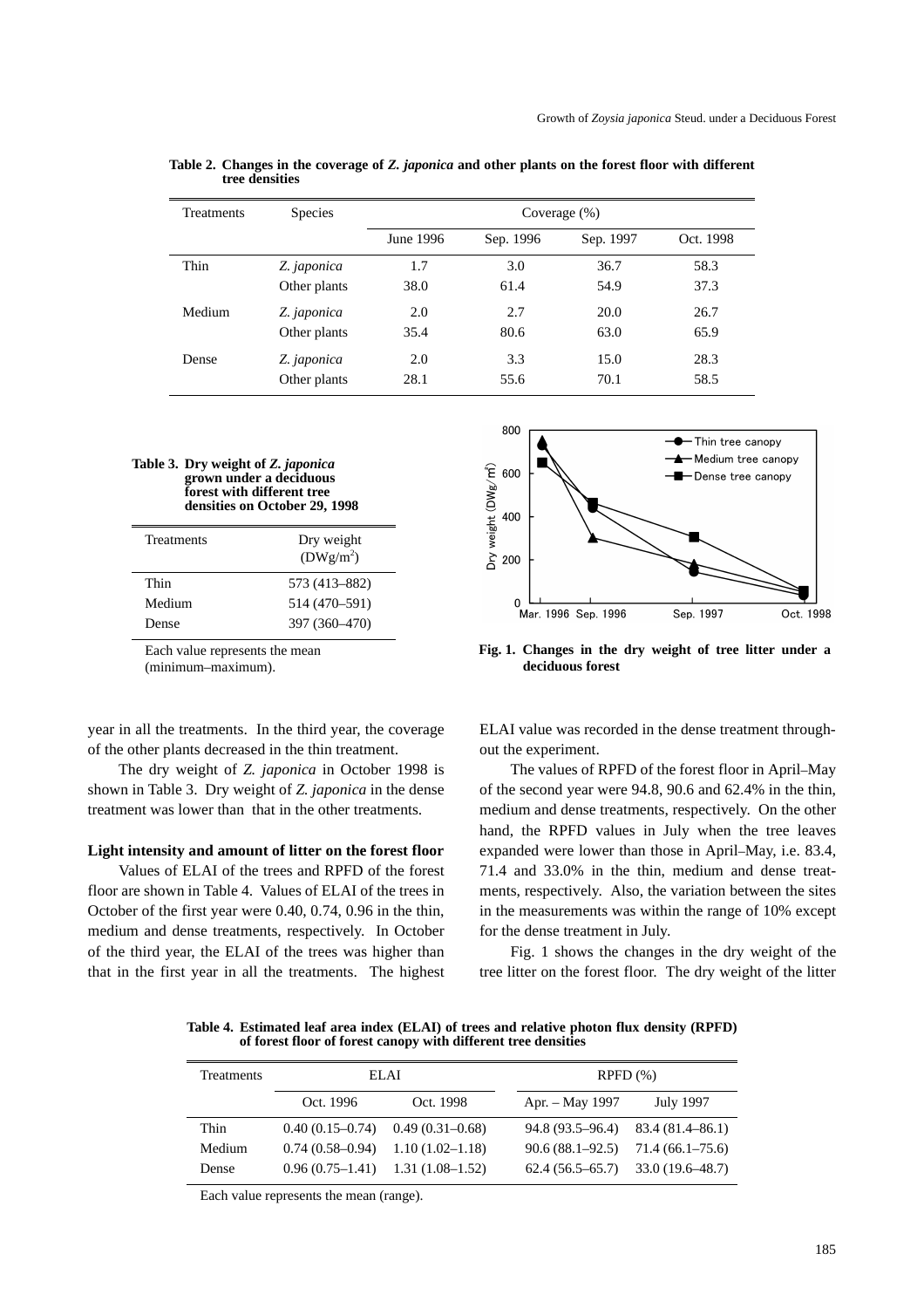was 650-753 DWg/m<sup>2</sup> after thinning. In September 1996, it was reduced by half in all the treatments. The dry weight of the litter further decreased in the third year, reaching a value of 36–56 DWg/m<sup>2</sup> in October 1998.

# **Discussion**

#### **Effect of tree density on rooting of** *Z. japonica*

The rooting ratio of *Z. japonica* determined after transplanting in March was higher under a high tree density. This phenomenon was ascribed to the fact that although precipitation in April 1996 (47 mm) was lower than in average years (113 mm), transpiration from the soil was low under a high tree density, because the amount of solar radiation was also low resulting in a higher soil water content under the dense canopy. Hirayoshi and Matsumura<sup>4</sup> reported that *Z. japonica* died under a 70% shaded treatment. However, the rooting of *Z. japonica* was not restricted at the shading level of the dense treatment. It is assumed that the rooting ratio of *Z. japonica* in the medium and thin treatments should be satisfactory.

## **Effect of light intensity on the forest floor on the growth of** *Z. japonica*

The growth of *Z. japonica* in the thin treatment was more rapid than that in the medium and dense treatments in the second and third years. Also at the site with less shading by trees, *Z. japonica* tended to grow rapidly.

Inoue and Sasaki<sup>5</sup> reported that the shading treatment decreased the coverage and dry yield of *Z. japonica*. In the present study, since the photosynthesis of *Z. japonica* may be restricted in the medium and dense treatments, where the shading level was high, the growth of *Z. japonica* became slower. On the other hand, the lightreceiving conditions in the thin treatment were better than those in the medium and dense treatments, as evidenced by the low values of the ELAI of the trees and the high values of the RPFD of the forest floor in the thin treatment. Therefore, in the thin treatment, *Z. japonica* grew quickly because it received a sufficient amount of light. Mitamura et al.<sup>7</sup> reported that *Z. japonica* dominated in grassland with secondary vegetation grazing where *Sasa nipponica* predominated after the forest was cut down. It was considered that since grazing and trimming keep the height of competitive species low, *Z. japonica* should grow well in the thin treatment.

Otsuki et al.<sup>9</sup> indicated that it is necessary for the establishment of a *Z. japonica* grassland to trim weeds or promote intensive grazing in the first or second year. In this study, *Z. japonica* was shaded by trees and other species as the plant length of *Z. japonica* was shorter than that of most of the other species. As a result, trimming improved the light-receiving conditions of *Z. japonica* and may promote the establishment of *Z. japonica* grassland.

The ELAI values of the trees in the thin treatment increased from 0.40 on 1996 to 0.49 in 1998 (Table 4). Consequently, the growth of *Z. japonica* may decline due to the closure of the forest canopy from year to year. Therefore, management of thinning and pruning will be necessary for the maintenance of *Z. japonica* after several years. As tree growth parameters such as tree height and diameter at breast height were not measured after the beginning of the experiment, the effect of thinning and grazing on tree growth could not be analyzed.

In the current experiment, the degree of shading in each treatment was represented by the mean values of ELAI and RFPD which, however, varied from area to area. In the thin treatment, there were few areas with prolonged shading since the intervals between the trees were wide and shaded parts by trees changed with time. Thus, it was considered that *Z. japonica* could spread widely in the thin treatment. In the medium and dense treatments, however, areas were shaded all day long due to the closure of the forest canopy and *Z. japonica* could spread only in areas that received sunlight over a long period of time.

# **Effect of litter on the forest floor on the growth of** *Z. japonica*

In general, a large amount of litter remained on the forest floor. Ogawa et al.<sup>8</sup> reported that fresh tree leaf litter amounted to 690 DWg/m<sup>2</sup>, and that litter undergoing decay with soil particles amounted to 2,240  $DWg/m^2$  on cutover deciduous forest floor. The amount of tree litter that remained at the beginning of the experiment was 650–753  $g/m^2$ , and thereafter the amount of litter decreased from year to year in all the treatments. The decrease of the amount of litter in spite of the litter fall supplied from trees every year was attributed to the decomposition of organic matter which was promoted by the cutting of trees<sup>6</sup> and/or litter distributed by grazing cattle. However, the effect of litter on the soil temperature and growth of *Z. japonica* was not analyzed in this study.

Therefore, the rooting of transplanted *Z. japonica* under the tree canopy did not appear to be inhibited by shading within the range of the thinning intensities examined, although the growth of *Z. japonica* was more rapid under the low density of 300 trees/ha with an average of 9 m height.